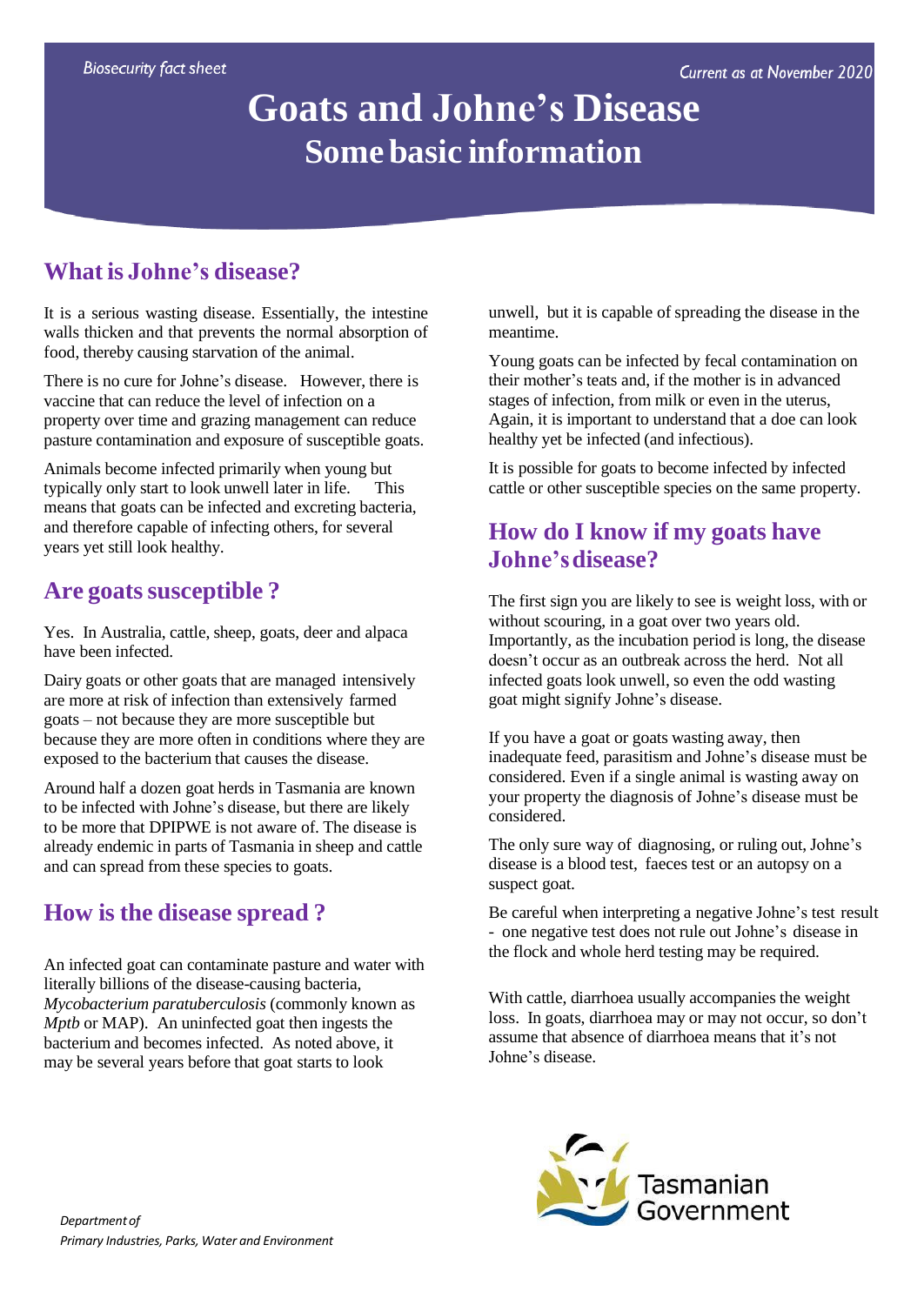## **What can I do to prevent Johne's in my goats ?**

The most effective strategy is to minimise the risk of bringing Johne's disease onto your property in the first place. If you have a closed herd (ie you don't buy in, borrow or agist goats from other people), that provides the best form of protection.

If you buy, agist or borrow goats from someone else, you should satisfy yourself their herd is low risk of Johne's disease. *Insist on a goat health statement from the other person*. Such a statement is not a cast-iron guarantee against Johne's disease, but it does reduce the risk if you are provided with a statement that includes the Johne's disease risk rating (ie their ABC score – see below) for the other person's herd. *If the other person does not provide a goat health statement, you should not take the goat*.

If you bring any other susceptible species onto your property you should also ask for a similar health statement for them too.

If you lend or agist your livestock to someone else (ie you will be taking them back at some stage), make sure you assess the Johne's risk of their property before doing so.

The national Kid Rearing Plan promotes management of kids to avoid contamination by Johne's disease bacteria from birth until maturity.

#### **If my goats were to get Johne's disease, how would I manage that ?**

Management and eradication of Johne's disease on your property requires a comprehensive plan. You should consult your vet for advice on a plan for your particular situation.

There is a vaccine available that can, over time, reduce the level of infection on your property.

The vaccine works two ways – it reduces the onset of the wasting stage of the disease and it also reduces the amount of bacteria shed onto pasture by infected animals in their faeces.

Rear kids according to the [National](https://www.animalhealthaustralia.com.au/what-we-do/endemic-disease/goat-health/goat-national-kid-rearing-plan/) Kid Rearing Plan.

Keep your goats well fed, in good condition and maintain an effective worm control program. Goats that are robust and healthy are far more resistant to Johne's disease.

You should remove any animals that are unwell with Johne's disease, as they shed even more bacteria when they reach the wasting stage.

The disease-causing bacteria can survive on pasture for many months. Grazing management can help reduce exposure of young goats to Johne's disease :

- $\bullet$  A pasture that has been resown is likely to have lower level of contamination
- Spell pasture for 12 months by introducing a cropping cycle,
- if handfeeding hay or pellets, do so off the ground (in troughs, racks etc)

You should advise your neighbours if you have Johne's disease on your property as they may need to take steps to reduce the risk for their properties. At the very least, you should ensure your boundary fences are stockproof and ensure that your goats are not able to contaminate any water used by ruminant livestock on neighbouring properties.

If you have Johne's disease in your goat herd, goats leaving your property should only go direct to slaughter unless you have vaccinated them and warned the receiver that your herd is infected.

#### **Where can I get a Goat Health Statementform?**

You can download a Goat Health Statement form from <https://www.farmbiosecurity.com.au/industry/goats/>

## **MustI report Johne's disease?**

Yes, you are required by law to notify DPIPWE if you suspect a case of Johne's disease in any species. This allows DPIPWE to monitor Johne's disease in Tasmania and it is also important if anyone wants to export goats from Tasmania to overseas countries.

The person in charge must warn anyone who receives goats from an infected property/herd of the risk of infection. This is best done through providing a copy of the goat health statement.

## **Contacts**

To report a suspect case of Johne's disease or for advice on a goat health statement please contact your vet or phone Biosecurity Tasmania on 1300 368 550